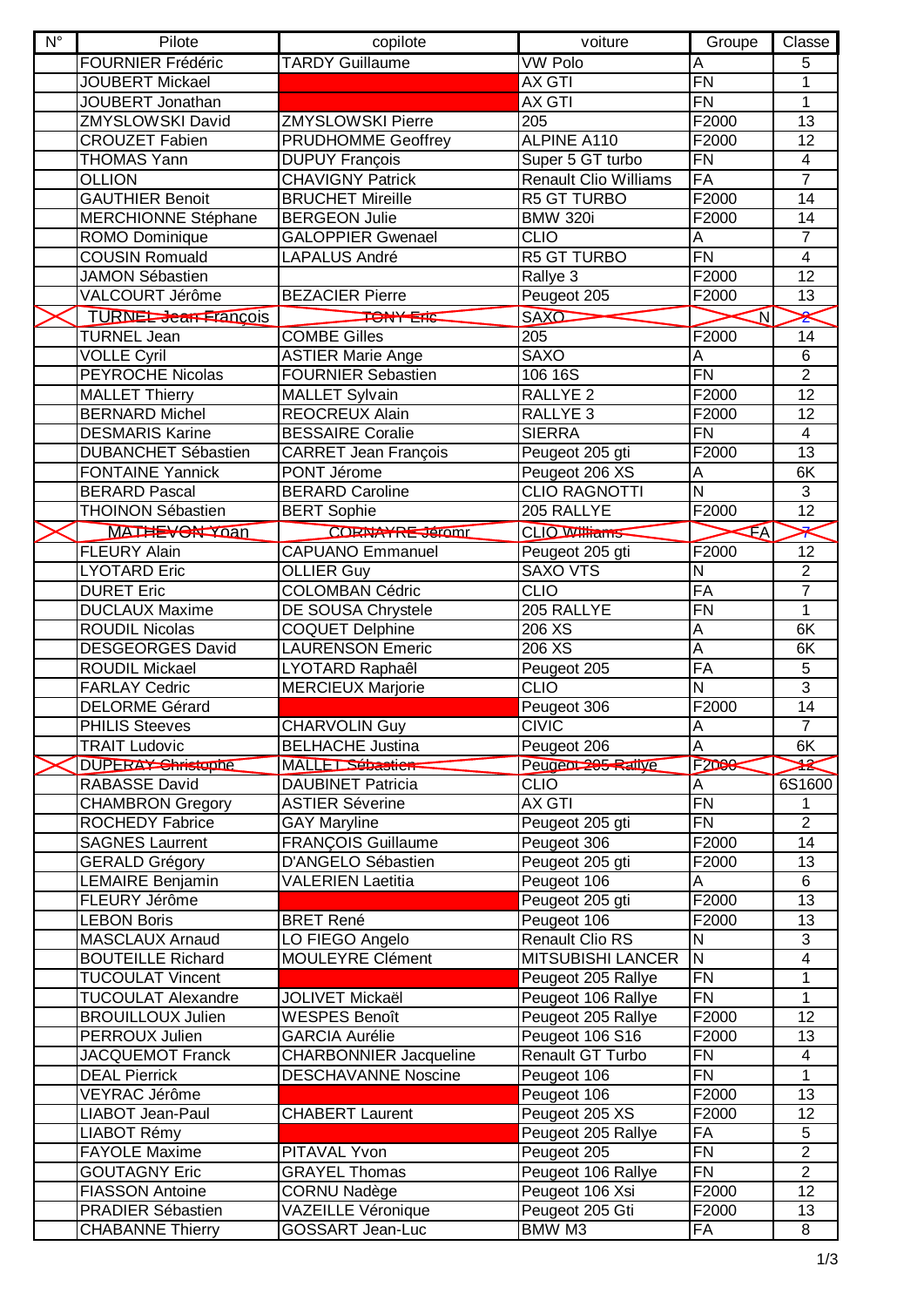| $N^{\circ}$ | Pilote                             | copilote                        | voiture                       | Groupe                   | Classe          |
|-------------|------------------------------------|---------------------------------|-------------------------------|--------------------------|-----------------|
|             | <b>COURIOL Cédric</b>              | <b>MAZZEI Nicolas</b>           | Peugeot 106                   | F2000                    | 12              |
|             | <b>BOUILHOL Frédéric</b>           | <b>MOULIN Christian</b>         | Citroën Saxo                  | Α                        | 6               |
|             | <b>AMBLARD Olivier</b>             | <b>CERREDES Kevin</b>           | Seven Lotus                   | $\overline{\mathsf{GT}}$ | 1               |
|             | TOURNEBIZE MATHIEU                 | <b>TAVERNIER Laurent</b>        | Peugeot 106 S16               | <b>FN</b>                | $\overline{2}$  |
|             | VASSEL José                        | <b>VASSEL Bernard</b>           | Citroën AX gti                | <b>FN</b>                | $\mathbf{1}$    |
|             | ROUSSON Jérôme                     | <b>DREVET Denis</b>             | Renault R5                    | F <sub>2000</sub>        | 14              |
|             | <b>EXBRAYAT</b>                    | EXBRAYAT Jérôme                 | Citroën Saxo                  | ${\sf N}$                | $\overline{2}$  |
|             | <b>BERARD Romain</b>               | <b>ALLIRAND Christophe</b>      | Peugeot 205                   | F2000                    | 11              |
|             | <b>BERARD Vincent</b>              |                                 | Peugeot 205                   | F2000                    | 11              |
|             | <b>MOUTTET Mathieu</b>             | <b>MOUTTET Guillaume</b>        | <b>Renault Clio</b>           | F <sub>2000</sub>        | 13              |
|             | <b>MASSON Lionel</b>               |                                 | Peugeot 205 Rallye            | <b>FN</b>                | 1               |
|             | <b>MASSON Frédéric</b>             |                                 | Citroën AX gti                | <b>FN</b>                | 1               |
|             | <b>ABRIAL Anthony</b>              | <b>HAYER Jonathan</b>           | Peugeot 106 XSi               | F2000                    | 12              |
|             | <b>BERCHOUX Didier</b>             | <b>THOMAS Aurélie</b>           | Lancia Delta                  | FA                       | 8               |
|             | LAURENT Jordan                     | <b>DUFFAUD Rémi</b>             | <b>Reanult Clio</b>           | $\overline{\mathsf{N}}$  | 3               |
|             | <b>DELORME Nicolas</b>             | <b>DELORME Monqiue</b>          | Peugeot 205                   | <b>FN</b>                | 1               |
|             | <b>ABRIAL Stéphane</b>             | <b>VAUCLARE Frédéric</b>        | Citroën C2 GT                 | $\overline{\mathsf{R}}$  | $\overline{2}$  |
|             | <b>ABRIAL Romain</b>               | <b>MARTIN Cyrille</b>           | Peugeot 106 S16               | F2000                    | 13              |
|             | <b>HABOUZIT Marc</b>               | <b>HABOUZIT Thibault</b>        | Renault Mégane maxi           | A                        | 7K              |
|             | CHAREYRON dément                   | <b>BERNARD Pierre Alexandre</b> | renault 5-ST turbo            | F <sub>2000</sub>        | X               |
|             | <b>GIBERT Christophe</b>           | <b>BOIRON Anthony</b>           | Peugeot 205 Gti               | F2000                    | 13              |
|             | ROUSEAU Jean-Pierre                | <b>GUIJARRO Jean-Louis</b>      | Peugeot 206 S16               | F2000                    | 14              |
|             | <b>DEFOURS Pascal</b>              | <b>VIVAT Violette</b>           | Peugeot 309                   | F2000                    | 14              |
|             | <b>DEVIDAL Emmanuel</b>            | <b>BOUCHET Gérald</b>           | Opel Manta                    | F2000                    | 14              |
|             | <b>FAYOLLE Roland</b>              | <b>SUC Gilles</b>               | <b>BMW</b> compact            | F2000                    | 14              |
|             | <b>VEY Remi-</b>                   | MIRMAND Jérémy                  | Peugeot 205 Gt                | F2D00                    | ₩               |
|             | <b>BERARD Roland</b>               | <b>REY Olivier</b>              | Citroën Saxo                  | $\mathsf{N}$             | $\overline{2}$  |
|             | <b>SALETTE Franck</b>              | PITIOT Kévin                    | Peugeot 106 XSI               | <b>FN</b>                | 1               |
|             | GIRY Jean-Philippe                 | GUITTARD John-                  | Honda Civic                   | Ā                        | z               |
|             | DASSAUD Jean                       | <b>DASSAUD Aline</b>            | BMW M3                        | FA                       | 8               |
|             | <b>MONCHALIN Richard</b>           | <b>BRUYERE Fabrice</b>          | Citroën AX Gti                | <b>FN</b>                | 1               |
|             | CHAPOVALOFF Alexandre GIVEL Julien |                                 | Citroën Saxo                  | $\mathsf{N}$             | $\overline{2}$  |
|             | <b>PASCAL Christophe</b>           | <b>CHAPUIS William</b>          | Peugeot 106 S16               | <b>FN</b>                | $\overline{2}$  |
|             | <b>PEPIN Bernard</b>               | <b>COINDE Ludovic</b>           | renault Clio RS               | F2000                    | $\overline{14}$ |
|             | <b>DANCETTE Didier</b>             | <b>BAROUX Jérôme</b>            | Citroën AX Gti                | FA                       | $\overline{5}$  |
|             | <b>SEGUY Martial</b>               | <b>ESTIVAL France</b>           | Peugeot 206                   | F2000                    | 13              |
|             | <b>DREVET Laurent</b>              | <b>VERSINO Damien</b>           | Citroën AX gti                | F2000                    | 12              |
|             | <b>ORIOL Jean-Marie</b>            | <b>BOURRET Sébastien</b>        | Citroën AX gti                | <b>FN</b>                | 1               |
|             | <b>BOIS Mickaël</b>                | <b>COURTIER Rachel</b>          | Citroën AX gti                | FN                       | $\mathbf{1}$    |
|             | <b>MONTEILHET Gregory</b>          | <b>MONTEILHET Anthony</b>       | <b>Renault Clio</b>           | F2000                    | 14              |
|             | <b>DELAYGUE Pierre</b>             | <b>CROUZET Agnès</b>            | <b>Renault Clio Williams</b>  | F2000                    | 14              |
|             | <b>CROUZET Mathieu</b>             | PELLETIER Isaac                 | Peugeot 205 Gti               | F <sub>2000</sub>        | 13              |
|             | <b>ABRIAL Pierre</b>               | <b>COSTE Thomas</b>             | Peugeot 205 Rallye            | <b>FN</b>                | 1               |
|             | <b>ARGAUD Cédric</b>               | <b>HERITIER Gaëtan</b>          | Peugeot 106 XSi               | FA                       | $\overline{5}$  |
|             | RANCHET Jean-Luc                   | <b>RIOU Thierry</b>             | Renault Clio Ragnotti         | Z                        | $\overline{3}$  |
|             | <b>BARTHELEMY Sébastien</b>        | <b>BOSSUET Dominique</b>        | Peugeot 205 Rallye            | <b>FN</b>                | 1               |
|             | <b>EXBRAYAT Stéphane</b>           | <b>FAURE Emmanuel</b>           | Renault GT Turbo              | <b>FN</b>                | 4               |
|             | <b>MATHON Henri</b>                | <b>BEDAGUE René</b>             | Talbot R3                     | F2000                    | 12              |
|             | <b>MAUREL Richard</b>              | <b>DELAYGUE Sandy</b>           | Peugeot 106 S16               | FA                       | 6               |
|             | <b>GIDON Julien</b>                | <b>BONNARD Christelle</b>       | Peugeot 309 Gti 16            | F2000                    | 14              |
|             | <b>BONNEFOY Bernard</b>            | <b>BONNEFOY Jérémy</b>          | Peugeot 104 ZS                | F2000                    | 11              |
|             | <b>GRAND Sylvain</b>               | <b>DUCRAY Pauline</b>           | Citroën AX Sport              | <b>FN</b>                | $\mathbf 1$     |
|             | <b>DEGACHE Richard</b>             | <b>MANGAVEL Patrick</b>         | Peugeot 106                   | A                        | 5               |
|             | <b>FAYOLLE Florian</b>             | <b>BAYARD Anthony</b>           | Citroën Saxo                  | A                        | 6               |
|             | <b>CAMMAROTA Alain</b>             | COULAUD Morgan                  | Peugeot 306                   | F2000                    | 14              |
|             | <b>BONNETON Alain</b>              | <b>MURIGNEUX Christophe</b>     | Opel Astra                    | A                        | 7K              |
|             | <b>TROUSSIER Denis</b>             | <b>FESSIA Isabelle</b>          | <b>BMW 3N compact</b>         | F2000                    | 14              |
|             | <b>BOUCHUT Sébastien</b>           | <b>VILLARD Virginie</b>         | Renault super5 Gt turbo F2000 |                          | 14              |
|             | SIROT André                        |                                 | Peugeot 206                   | F2000                    | 14              |
|             | <b>CHIPIER Sébastien</b>           | <b>FARLAY Alain</b>             | Citroën AX                    | F2000                    | 12              |
|             | VACHER Venceslas                   | <b>CARTERON Gaëtan</b>          | Citroën Saxo                  | F2000                    | 13              |
|             |                                    |                                 |                               |                          |                 |